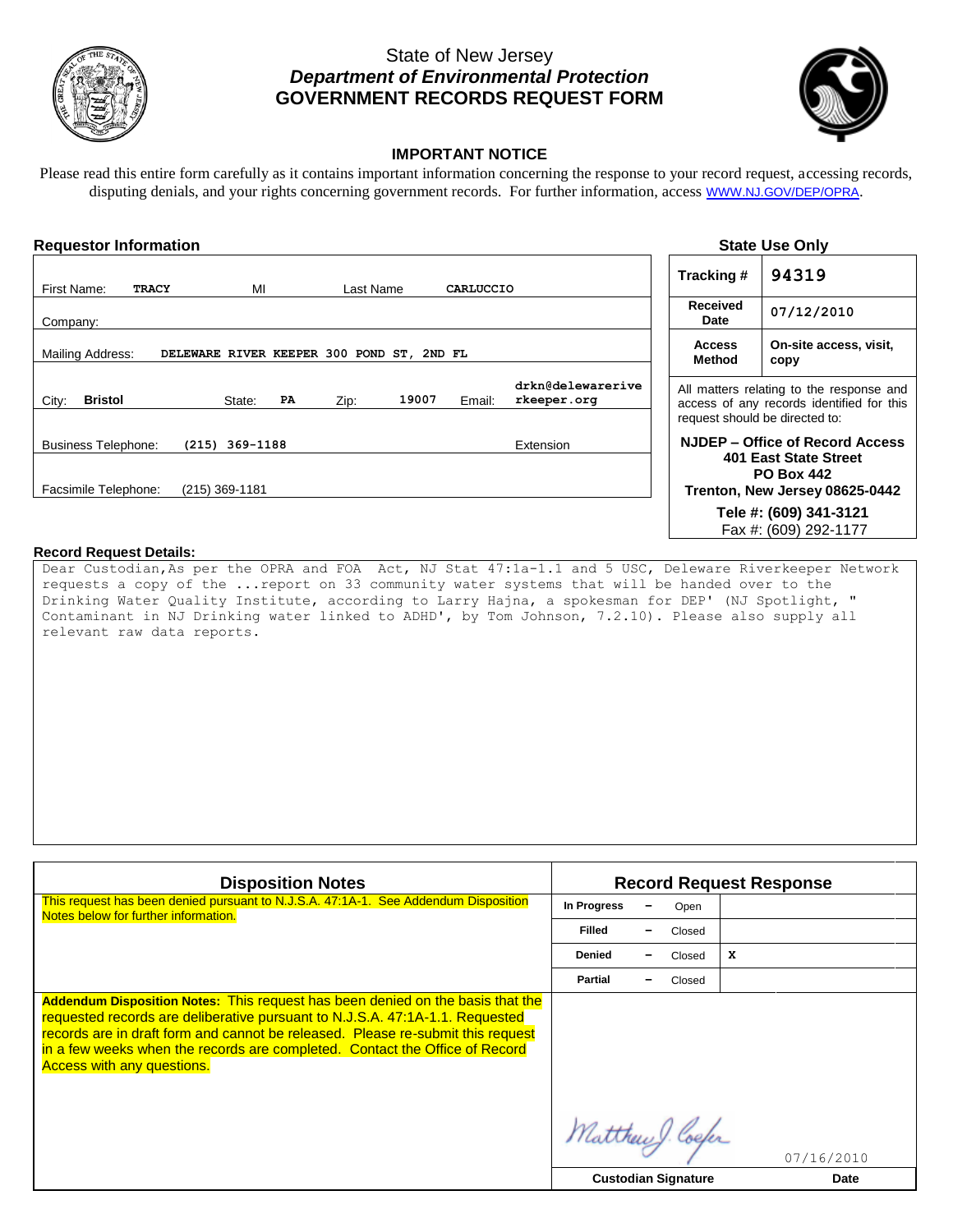| <b>Information Regarding the Requested Records</b>                                                                                                                                                                                                                                                                           |                                  |                  |  |  |  |
|------------------------------------------------------------------------------------------------------------------------------------------------------------------------------------------------------------------------------------------------------------------------------------------------------------------------------|----------------------------------|------------------|--|--|--|
| If your request is in reference to a single facility, please provide the name of the<br>facility, and the name of the operator name of the facility:                                                                                                                                                                         | Facility Name:<br>Operator Name: |                  |  |  |  |
| Please provide the owner name the facility or parcel of land:                                                                                                                                                                                                                                                                | Owner Name:                      |                  |  |  |  |
| If your request is in reference to a specific parcel of land, please provide the street                                                                                                                                                                                                                                      | Street Address 1:                |                  |  |  |  |
| address, block, lot and property owner of the parcel of land:<br>(Note: if the property in question is over multiple blocks and lots, please list all in<br>the description field below)                                                                                                                                     | Street Address 2:                |                  |  |  |  |
|                                                                                                                                                                                                                                                                                                                              | Block:<br>Lot:                   |                  |  |  |  |
| If your request is in reference to a facility, site or parcel of land, please provide the<br>Municipality and County where the facility, site or parcel of land is located:                                                                                                                                                  | County:                          |                  |  |  |  |
|                                                                                                                                                                                                                                                                                                                              | Municipality:                    |                  |  |  |  |
| If the request is in reference to a particular permit issued by NJDEP, please<br>provide the type of permit and any identifying numbers such as permit, incident or<br>case numbers. (i.e. Fishing, Hunting, Hazardous Waste, Solid Waste, Land Use,<br>NJPDES, Pesticides, Stream Encroachment, TWA, UST, Water Allocation) | List Permit Type:                | List ID Numbers: |  |  |  |
| If your request is in reference to an individual, please provide the individual's                                                                                                                                                                                                                                            | Individual's name:               |                  |  |  |  |
| name and type, and if the individual is a DEP employee, your relationship with the<br>individual:                                                                                                                                                                                                                            | Type of Individual:              |                  |  |  |  |
|                                                                                                                                                                                                                                                                                                                              | Relationship:                    |                  |  |  |  |
| If the an individual was specified above, the individual was DEP Licensed, please<br>specify the license type the individual holds:                                                                                                                                                                                          | License Type:                    |                  |  |  |  |

The New Jersey Department of Environmental Protection has responded to your submitted Open Public Records Act (OPRA) record request. The following information will help you understand the response and your next available actions.

**Tracking #:** This is the Department's assigned Tracking # to your OPRA record request, which should be used in all corresponding matters.

### **Record Request Response:**

- **In Progress**  Based on the nature of the request, the records sought, and/or the manner to which the records may exists, the Department requires additional time to investigate and respond to the request.
- **Filled** Based on the information provided in your request, the Department was able to investigate and respond to your record request.
- **Denied** Based on the nature of the request and/or the records sought, the Department has denied your request pursuant to a specific exemption(s) cited in N.J.S.A. 47:1A-1 seq.
- **Partial** The Department has identified both responsive government records and records being denied based on the nature of the request and/or the records sought, that do not meet the definition of a government record pursuant to a specific exemption(s) cited in N.J.S.A. 47:1A-1 seq.

**Disposition Notes:** Provides detailed information concerning the Department's response to your request.

**Accessing Records**: Dependent on the volume of records and your interest, there are four (4) methods available to access the responsive government records:

- File Review Schedule a file review with the Department to directly access the records and take notes or tag records of interest for copying. Copying can be performed by either the onsite Department of Treasury's DEP Copying Unit at State duplication fee costs or by the requester employing a Copy Vendor Service. If there are records stored in archives, a five-day processing period will be included prior to scheduling a review.
- **Copy Request** All records of interest will be copied by the onsite Department of Treasury's DEP Copying Unit at State duplication fee costs unless a Copy Vendor Service is employed.
- **Fax Request** Based on the number of pages, the Department faxes the responsive records.
- **Web Access** The responsive records can be access directly through the Department's web site. Web address will be provided.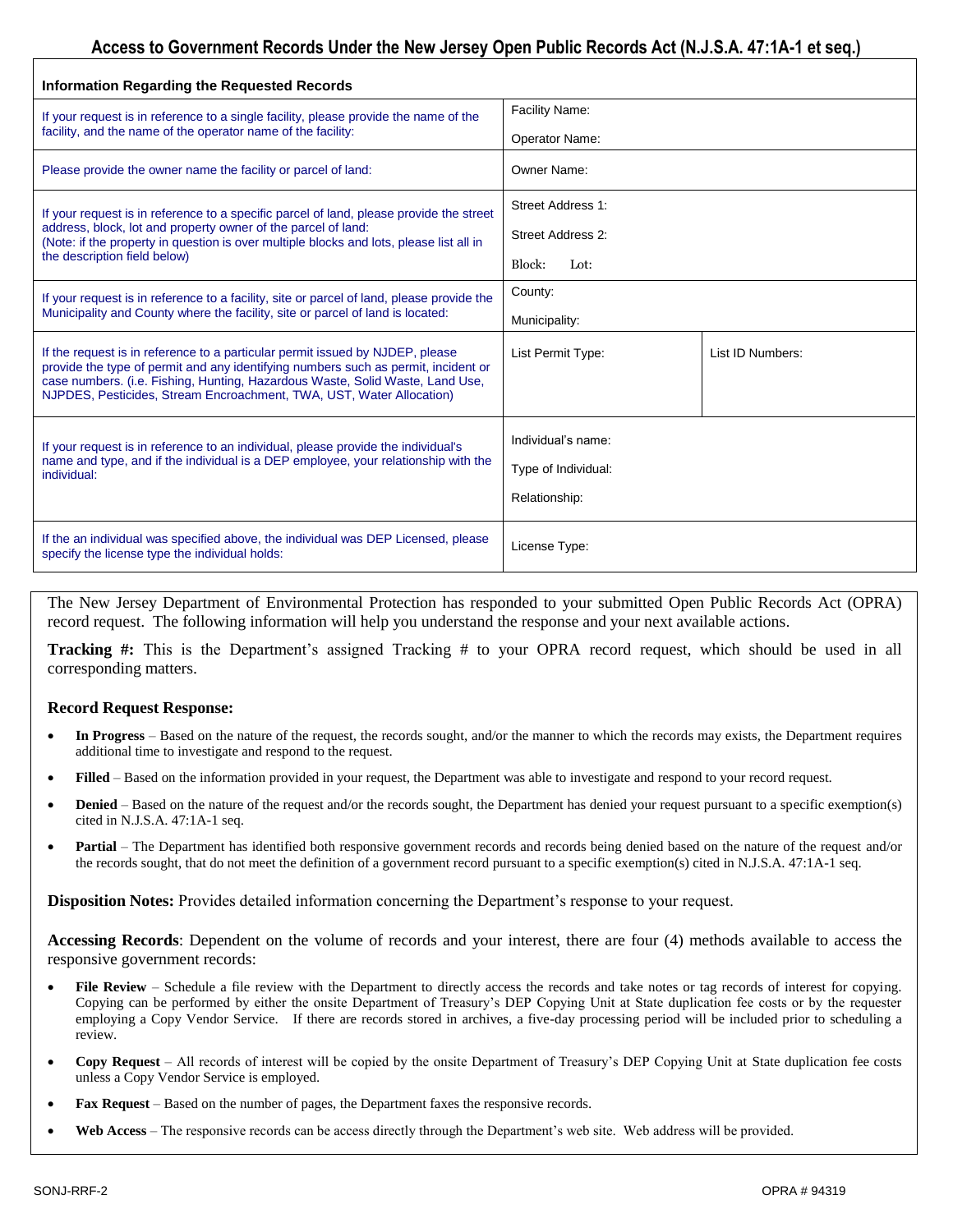## **Access to Government Records Under the New Jersey Open Public Records Act (N.J.S.A. 47:1A-1 et seq.)**

1. The fees for duplication of a government record are specified below. We will notify you of any special charges, special service charges or other additional charges authorized by State law or regulation before processing your request. Payment shall be made by cash, check or money order payable to the State of New Jersey and mailed to the address specified below.

| <b>Hard Copies:</b> | Letter & Legal size $=$ \$0.03 per page |  | <b>Electronic Records:</b> Compact Discs (CDs) = $$9.77$ per CD |                         |
|---------------------|-----------------------------------------|--|-----------------------------------------------------------------|-------------------------|
|                     | Oversized Maps $= $5.00$ per map        |  | <b>Diskettes</b>                                                | $=$ \$0.55 per diskette |

- An extraordinary time service fee will be applied to all copy jobs where time is expended preparing the records to be copied (removing staples, bindings, etc) and reassembling the records. The fee will be based on the direct salary costs of the individual making the copies.
- 2. Pursuant to OPRA (C.47:1A-5C), whenever the nature, format, manner of collation, or volume of a government record embodied in the form of printed matter to be inspected, examined, or copied pursuant to this section is such that the record cannot be reproduced by ordinary document copying equipment in ordinary business size or involves an extraordinary expenditure of time and effort to accommodate the request, the public agency may charge, in addition to the actual cost of duplicating the record, a special service charge that shall be reasonable and shall be based upon the actual direct cost of providing the copy or copies.

 The Department charges \$48/Hr Fee for Extra-Ordinary Time (EOT) Service Charges. If a request is applicable for an EOT charge, the Requester will be notified of such and payment of the charge must be received prior to access of the subject records. Please note, based on the nature of a request and the records being sought, if the record request processing time is over the Department's normal request processing time, the Department may assess an EOT charge. Being that there is no manner for the Department to ascertain the charge prior to the time being incurred, the Department will notify the Requester in its response to a record request and payment must occur prior to accessing records.

- 3. By law, the Department must notify you that it grants or denies a request for access to government records within seven business days after the custodian of the record requested receives the request, provided that the record is currently available and not in storage. If the record requested is not currently available or is in storage, the custodian will advise you within seven business days when the record can be made available and the estimated cost. You may agree with the custodian to extend the time for making records available, or granting or denying your request.
- 4. You may be denied access to a government record if your request would substantially disrupt agency operations and the custodian is unable to reach a reasonable solution with you.
- 5. If the Department was unable to comply with your request for access to a government record, the custodian will indicate the reasons for denial on the request form.
- 6. Except as otherwise provided by law or by agreement with the requester, if the custodian of the record requested fails to respond to you within seven business days of receiving a request form, the failure to respond will be considered a denial of your request.

### 7. **Resolution of Disputed Findings:**

In the event that a requester does not agree with the Department's record response, the requester should:

 **No Records** - Reexamined the request details to evaluate if all of the information was provided that could aid the Department in locating records. The Department's ability to identify records of interest is in direct correlation to matching the Department information with the information provided on the request. Such important identifiers are Facility/Site Name, Address, Case #, Permit #, Block/Lot.

 **Denial** - If your request for access to a government record has been denied or unfilled within the time permitted by law, you have a right to challenge the decision by the Department to deny access. The Department denies access to records only when those records do not meet the definition of a government record and/or public access is not allowed pursuant to the law. At your option, you may either:

- **a**. Contact the Office of Record Access to re-visit the matter or provide further explanation.
- **b.** Institute a proceeding in the Superior Court of New Jersey
- **c.** File a complaint in writing with the Government Records Council (GRC). You may contact the GRC by toll-free telephone at 866-850-0511, by mail at PO Box 819, Trenton, NJ, 08625, by e-mail at *grc@dca.state.nj.us*, or at their web site at *www.state.nj.us/grc*. The Council can also respond to other questions about the law.
- 8. Information provided on this form may be subject to disclosure under the Open Public Records Act.